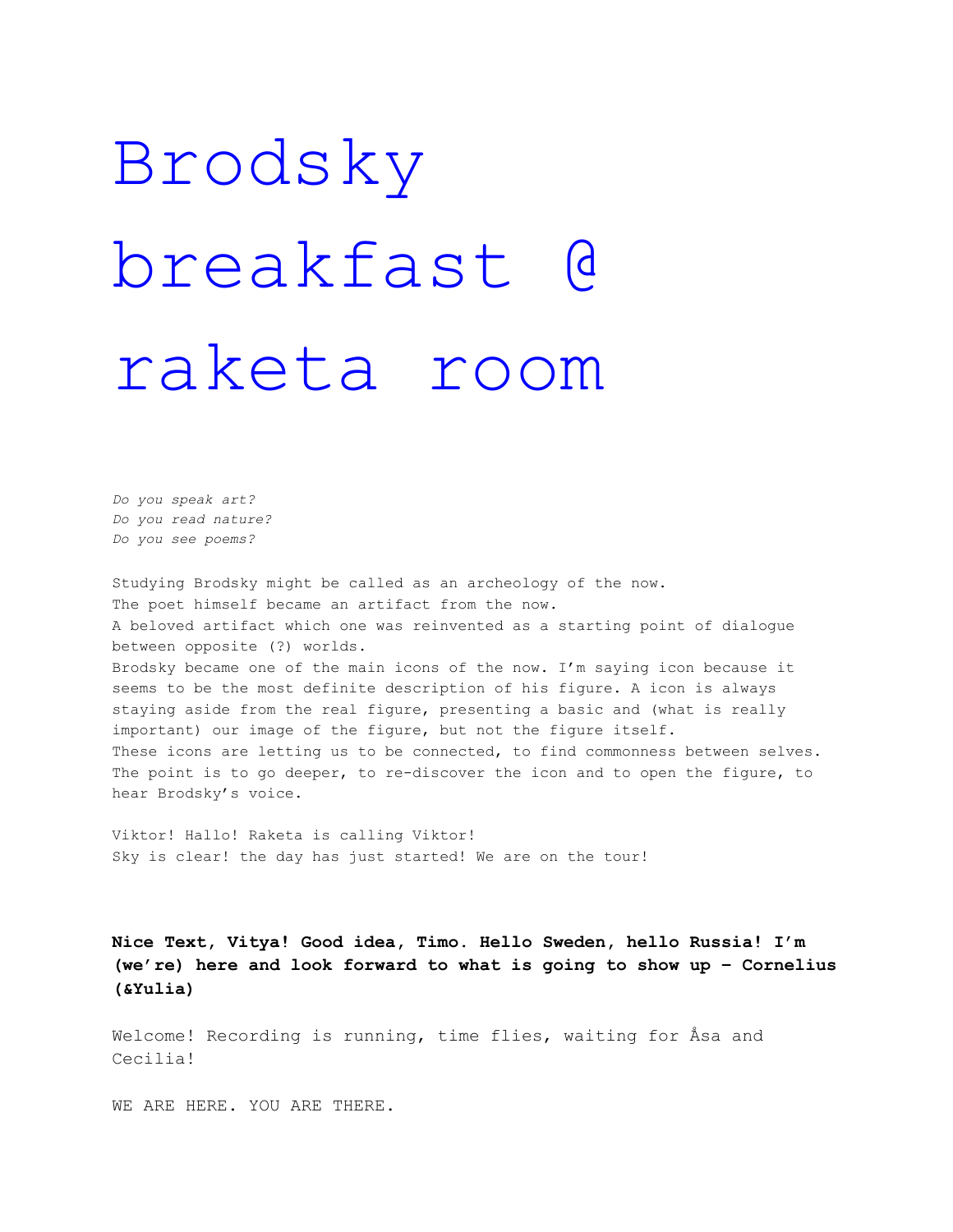Timo hi! how's the publication going along?

- Yeah, let's talk about that on another occasion. In short: Lots of material is gathered, however major editing work still remains to be done.

Actually, Åsa wrote and sms that I should be around  $@$  8pm... but email states 7pm, thought i might drop in earlier

One more thing – will we collect material about Brodsky or also material on our dinner in Konosha?

- Don't really know much about that...

#### Ok!

We are in the studio now and starting to set up things *WE ARE STARTING UP THINGS.*

Everyone is free to write whatever they want with Brodsky as the starting point. About Brodsky, poetry, Sweden, New York, walking on a street in St Petersburg, Venice biennale. etc

Let's start at 8!!

Did I speak to you the same night that you had your dinner with Brodsky and his friends in the library? Did I call you from Moscow? Or from Berlin?

Cornelius: Susanne, we talked from Ustyany, that was the end of my part of the tour, much later than Brodsky. I can't recall we discussed from where you called. It was all about rocket science.

Oh yes I remember now. You also told me about a delicate expensive red glass bird and about dancing in the forest.

There is proof/footage of how Åsa and I dance. I regret that of course. But we felt young that day dancing… The red bottle cognac, yes. I must think a lot about it.

Let's start from the top of the document. Now its on the top also. Our conversation.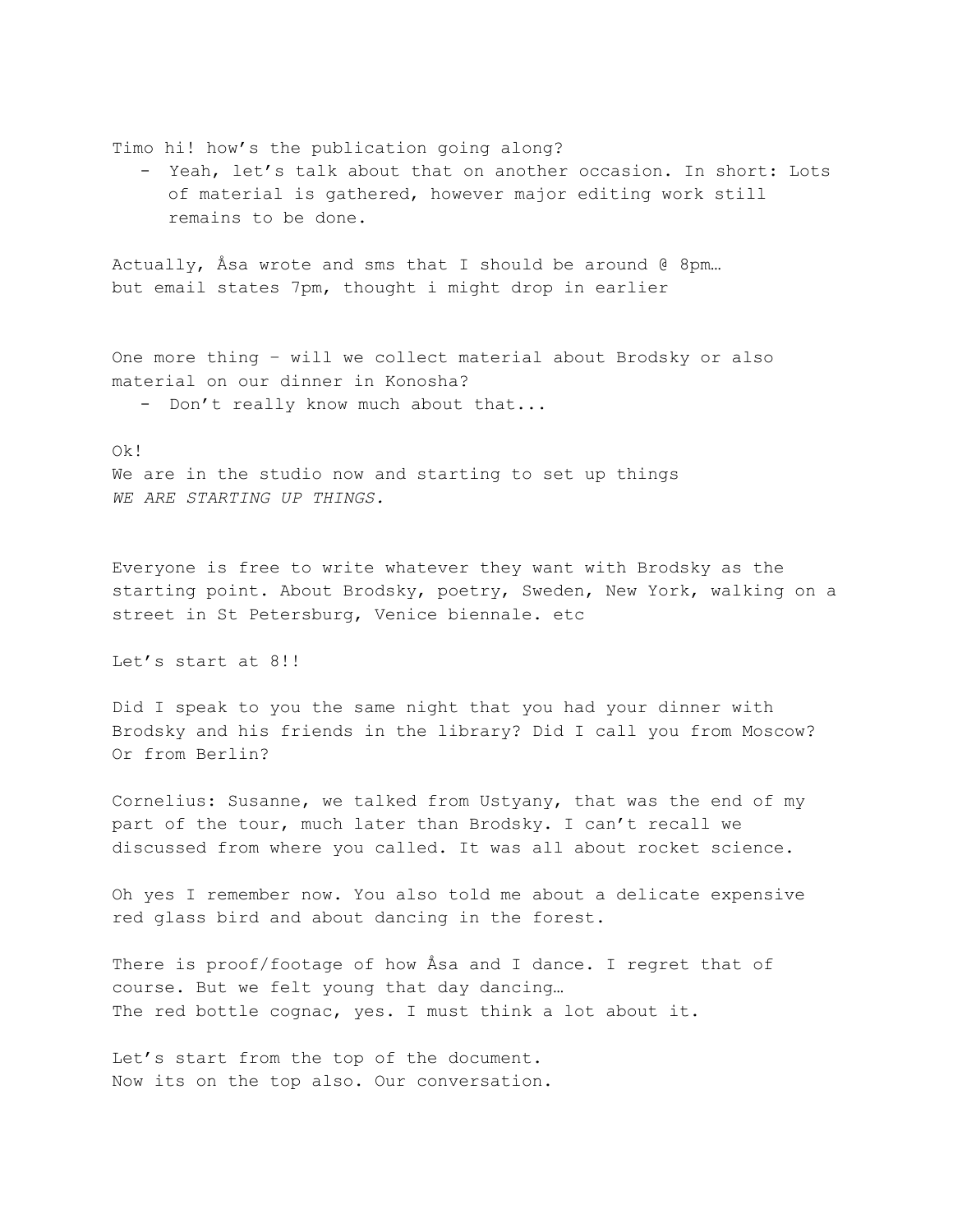I and would like to repeat my question: The Librarian in the middle of the night, was he or she once a friend of Brodsky? → Answer further up.

screamin a litte bit? jag ser inte var vi är.

the gaze.

**November 15 @ 7 pm @ raketa institute**

**This Google Doc will be screenrecorded at 7 PM for documentation. Timo**

we arrived at 5 o'clock in the morning at the trainstation do you remember? We arrived after a few hours of sleep. I can't remember the train ride now. Arrival was ok, lady met us. Got us in a russian mini-van and we got off into the night. We passed a wonderful gas station, unusual architecture, all in Russian red-blue-white. Like a temple. About a kilometer from the station. I remember small talk with the driver (sitting in the front). The road in a good shape, old but without holes. A quality soviet-made street. Later we were told that Brodsky had to go every day, when working as photographer. But there was no road. Not even a dirt road. Only mud. Only military trucks and offroad motorcycles could cross. They said impossible to go with a normal car. Everyone was hitchhiking as no bus service (or was there a bus, I forgot). Brodsky used a bike a part of his being in exile there. Or hitched. Of course, a lot of tractors around as it was all kolkhos and/or sovkhos farms.

the lady ! in the morning ! the bus ! & us !

THE BUS.

Did I speak to you the same night that you had your dinner with Brodsky and his friends in the library? Did I call you from Moscow? Or from Berlin?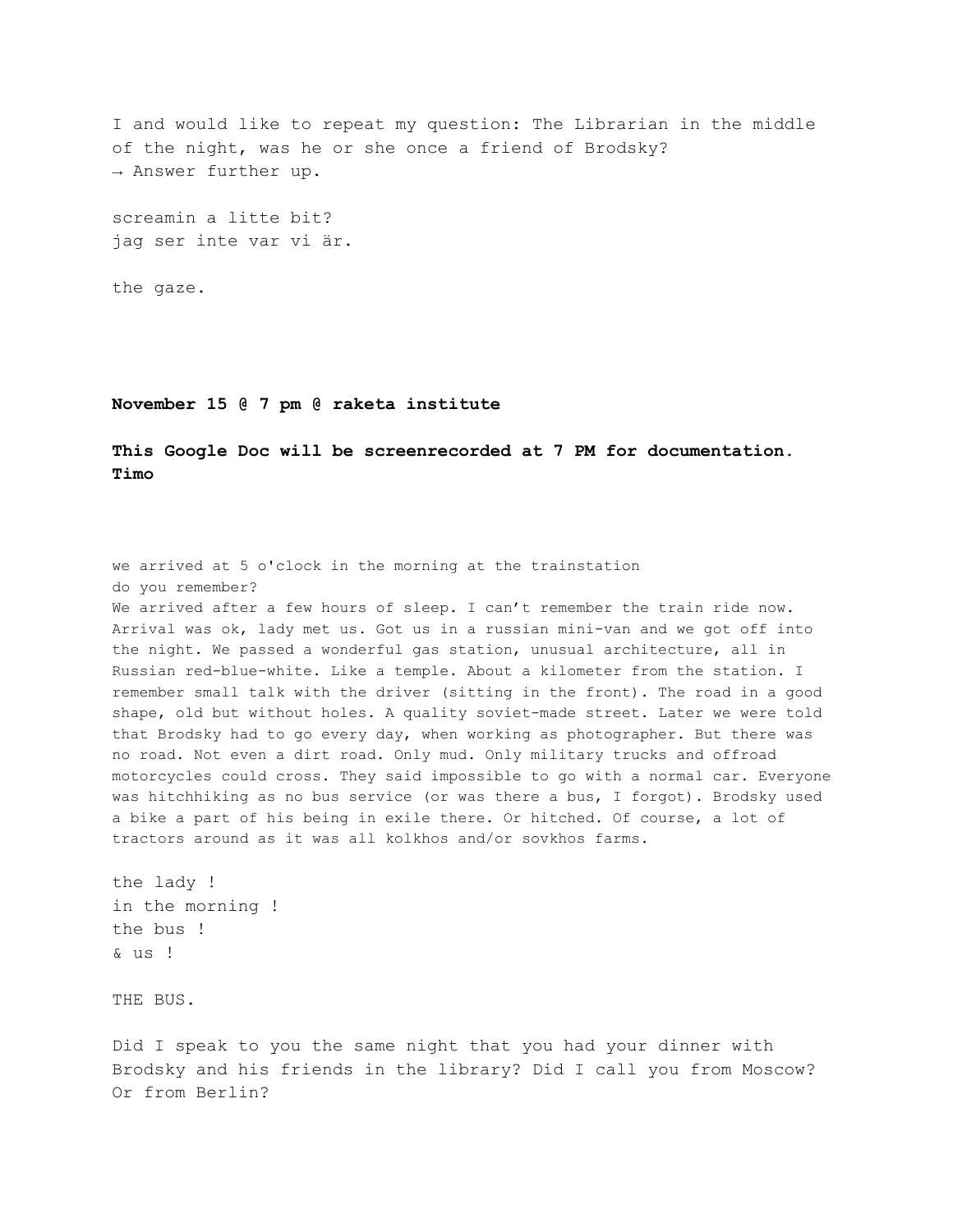Cornelius: Susanne, we talked from Ustyany, that was the end of my part of the tour, much later than Brodsky. I can't recall we discussed from where you called. It was all about rocket science.

Oh yes I remember now. You also told me about a delicate expensive red glass bird and about dancing in the forest.

There is proof/footage of how Åsa and I dance. I regret that of course. But we felt young that day dancing… The red bottle cognac, yes. I must think a lot about it.

Let's start from the top of the document

Yes. I moved it. Lets start again here at the beginning. Could one of you tell me about the librarian? The one who met you at the station? Did she meet Brodsky?

**The woman who met us is not really old, she never could have met him. And she is not a librarian per se – she just has her office in the library. She runs the tourist department of the village.**

**Brodsky in Konosha and Norinskaya. A examination 50 years after Brodsky. In a state of insomnia.**

**Brodsky and the place of his exile. It opened a universe, a cosmos. It is not about Brodsky anymore. It is about today. About post-soviet, even post-post-soviet – new-Russian times. Meeting up with the "eye witnesses" of Brodsky. Not really his friends. People that talked less then a few sentences to him. Their views, their thoughts. Their perspective. Then and now.**

**Now, the eager people trying to change and develop this village existing only due to the intersection of rail tracks. Talks led deep into the heart of a society that overcame harsh totalitarianism and faces it again. How the human being can divide his consciousness. How everyday life and abstract (terror) leaders do not necessarily interfere if one does not want to see what is going on.**

**It was a very human, very warm meeting. Dealing with the dark side of humanity.**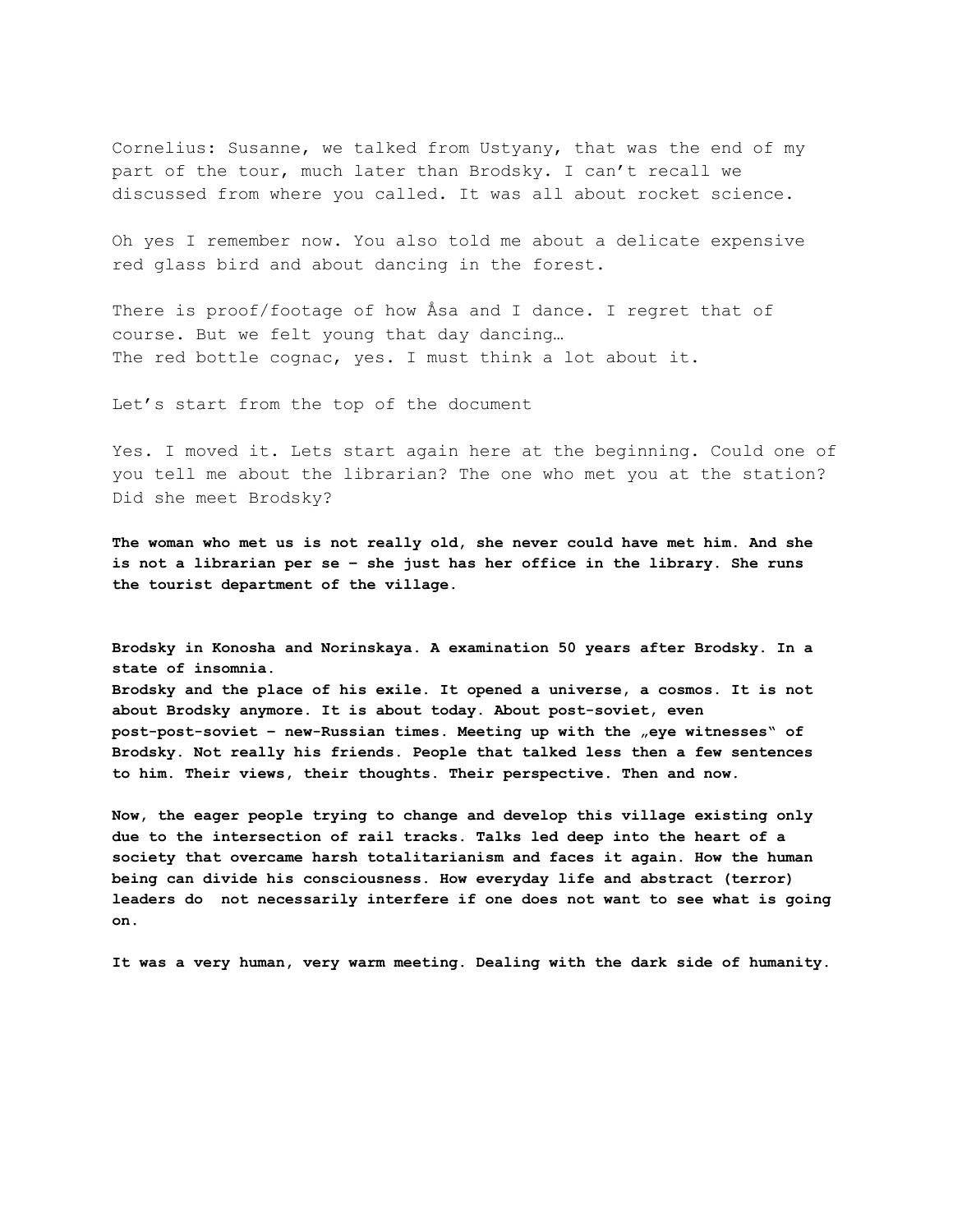

**Our breakfast in the house where Brodsky first arrived in Norinskaya. What was the name of the pancakes? Cornelius you know the name. I don't know what we had. It was with very good, home made "varenie", jam. Raspberry? I guess it were Sirniki? Like, hamburger patties but made of cottage cheese? Or more like pancakes, it which case it would have been Bliny. No, no blinys.**

**We arrived really early in the morning in Konosha with the train and the woman from the library met us. I still remember her hair and the arrangement as a long weaving. Yes, now I remember the hair-do as well. Extraordinary.**

**A long what?**

**weaving. the hair.**

**I wander what Brodsky did when he first arrived in New York? Does anyone know?**

**He was living at** 44 Morton Street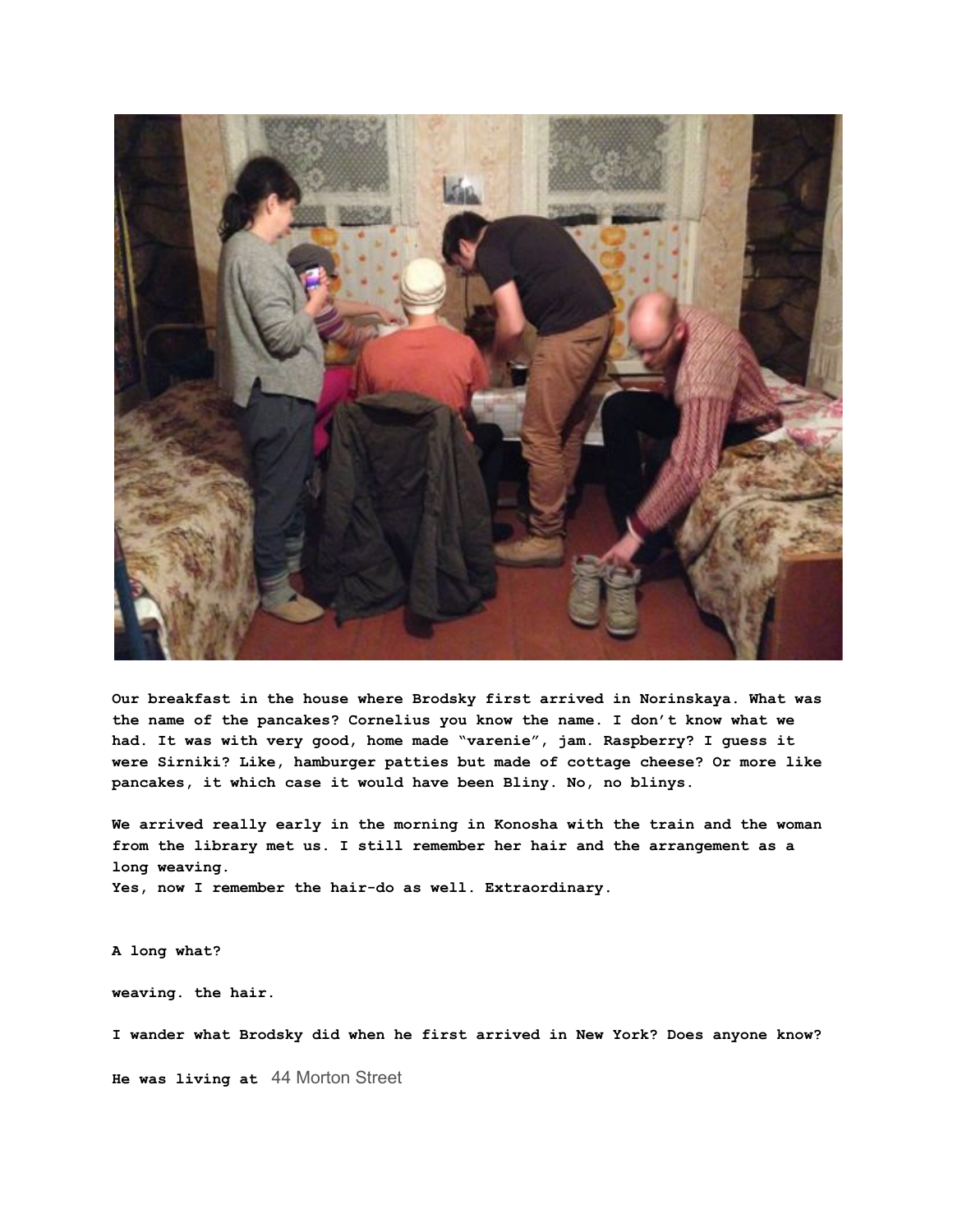**Winter is what I see. It was winter and in a deep forest in southern Sweden. It was the same year, at christmas, the B got the Nobel prize. I gave one of Bs books to my very dear step father. He never read it.It was strange, he always read a lot, but this one he never touched. Now he is dead, but still Brodsky, the very name, always gives me a feeling of darkness, snow, deep forests.**

**Cornelius, where are you? Hey, was wondering where I might have been the day Brodsky got the Nobel prize. Got lost over that… Would be cool to have a calendar on my computer that told me what I was doing 28/01/1996 or 27/10/1987… But I was a four or later almost 14 year old kid. I guess 28/01/1996 could have been the time being scared to death by the upcoming half-year progress report at school...**

**cool. calender! the time. time. you. he. where did he go? I asked the doctor but he did not know. I asked: where is Joseph?**

**Was he ever in Tokyo? Brodsky? Did he see the cherry blossom? For sure he walked on Nevsky Prospekt And on 14th Street and maybe Drottninggatan Did he feel the ground shaking? In japan? The heat from the typhoons at sea? The white nights of St Peterburg?**

**I did not hear the signal. this morning. every morning. I´m calling Joseph but he is not there. Brodsky send home postcards, from all over the world, to his parents in St Petersburg. What did he write about? I don't know because I can't write or understand russian Maybe he wrote about the sky? I had to send messages back home when I was in St Petersburg. I have never been in any city that has such a wide heaven.**

**I have never been in Venice but I thought St Petersburg looked a lot like Venice. The water, the islands and the canals. Åsa! I am here! I still wonder about the heaven in Venice. And about Brodsky and the snow.**

**And the heaven? Is there any heaven in Venice?**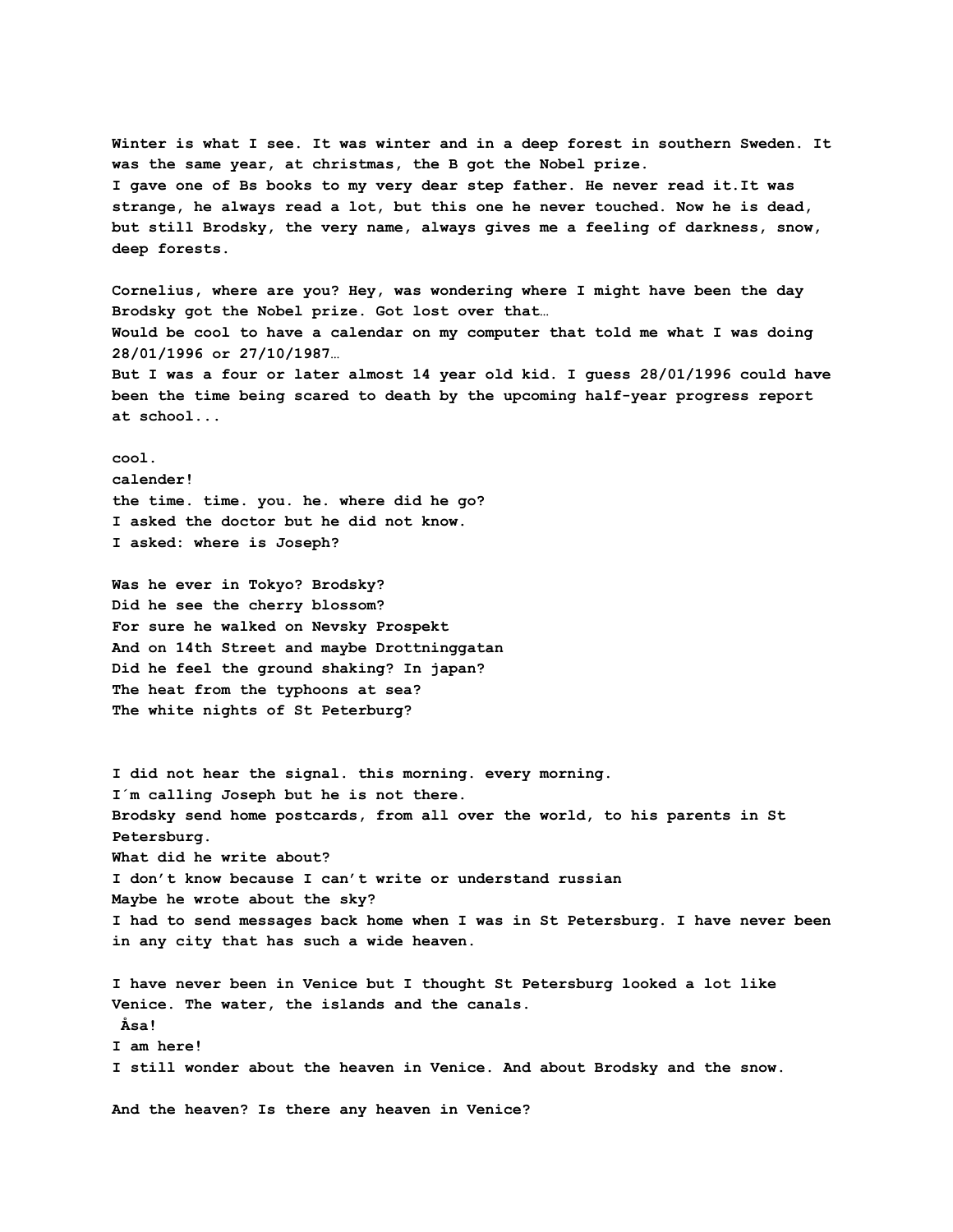**Can someone tell me something about the heaven i Venice? I have questions about the ice. Icecubs? Or icebears? In No the canals! Did Joseph ever went skiing on the Did someone ever see Brodsky covered with snow? Did he like it? Or hate it?**

**Or was it something that just was a part of that everything, one in a while? The camera that is constantly clicking in this Raketa Breakfast Studio, it feels like a stroboscope for ears.**

**The ice cubes in Venice? In that famous bar maybe where Hemingway used to hang around? She wander where we are. We are here. Right here. The ice cubes in Venice, dont eat them!**

**She was waiting for us. No we were waiting for her? No we are still here at the same spot. Can she find us. Now we are all here. .**

**How is life in Arkhangelsk? See you soon! Is Brodsky still there?**

**we do miss**

**You.**

**You.**

**Hallo Friend. Friends. Where did you go after Konosha? Konoha?**

**Life in Arkhangelsk is ok. Very busy with the upcoming forum. Brodsky hasn't been around recently. After Konosha, it was Kotlas. But money, train tickets and Ekaterina Sharova stayed in Konosha. The day after she went to a gulag place**

Kotlas by the way a proud member in the GULAG club itself...

Tell me about the GULAG club.

People here do not like to talk about it. Preferably ignored, has to be forgotten. Living here made me understand how much effort it was to get Germans think about there past so analytical. In Russia, this only does a minority. A fraction of a minority. The goverment only wants people to look at a bright future, never look back. Don't put any dirt on the nice costume your leaders sewed for you.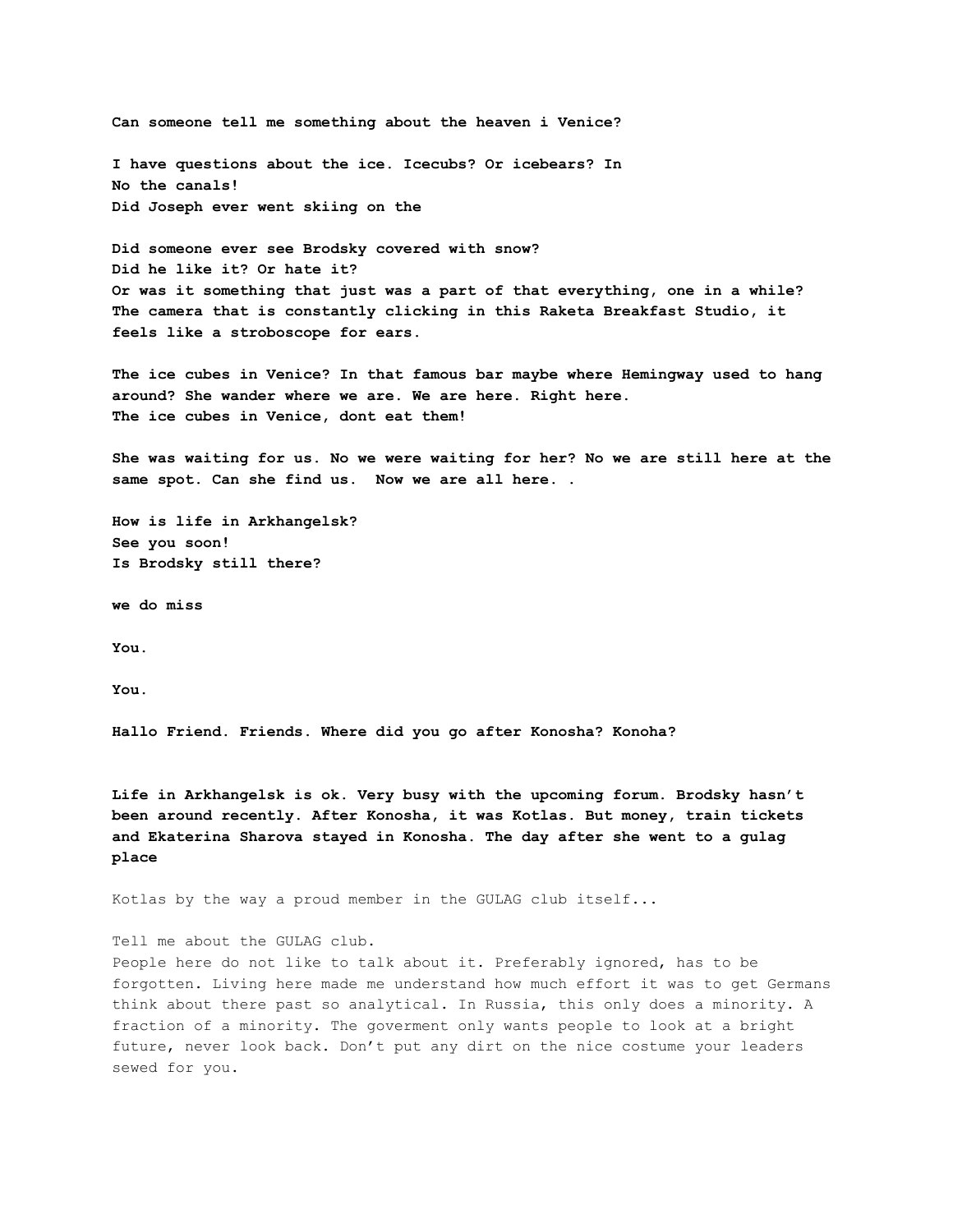Found a great interactive map recently with all details about the several (often short-term) GULAGS. Oh really interesting so many places It includes photographs.

Pretty sure they have the same map in English. Even Svensk?

Cecilia is checking it now.

Now Jens, one of our musicians, joined us. In the studio

I've been in Perm36 Gulag myself two years ago. Very strong. Now, it is closed (Memorial has no access to the museum anymore). It will be reshaped to include the wardens view(!). Skål in the studio

Skål from Arkhangelsk. Not drinking myself, feeling miserable after coming home at 7 am this morning... Oh oh party to the morning ja vi säger hej till jens & till er alla. we have not met in a long time so so so many questions

This is new for me i have just arrived in this projekt Brodsky here i come!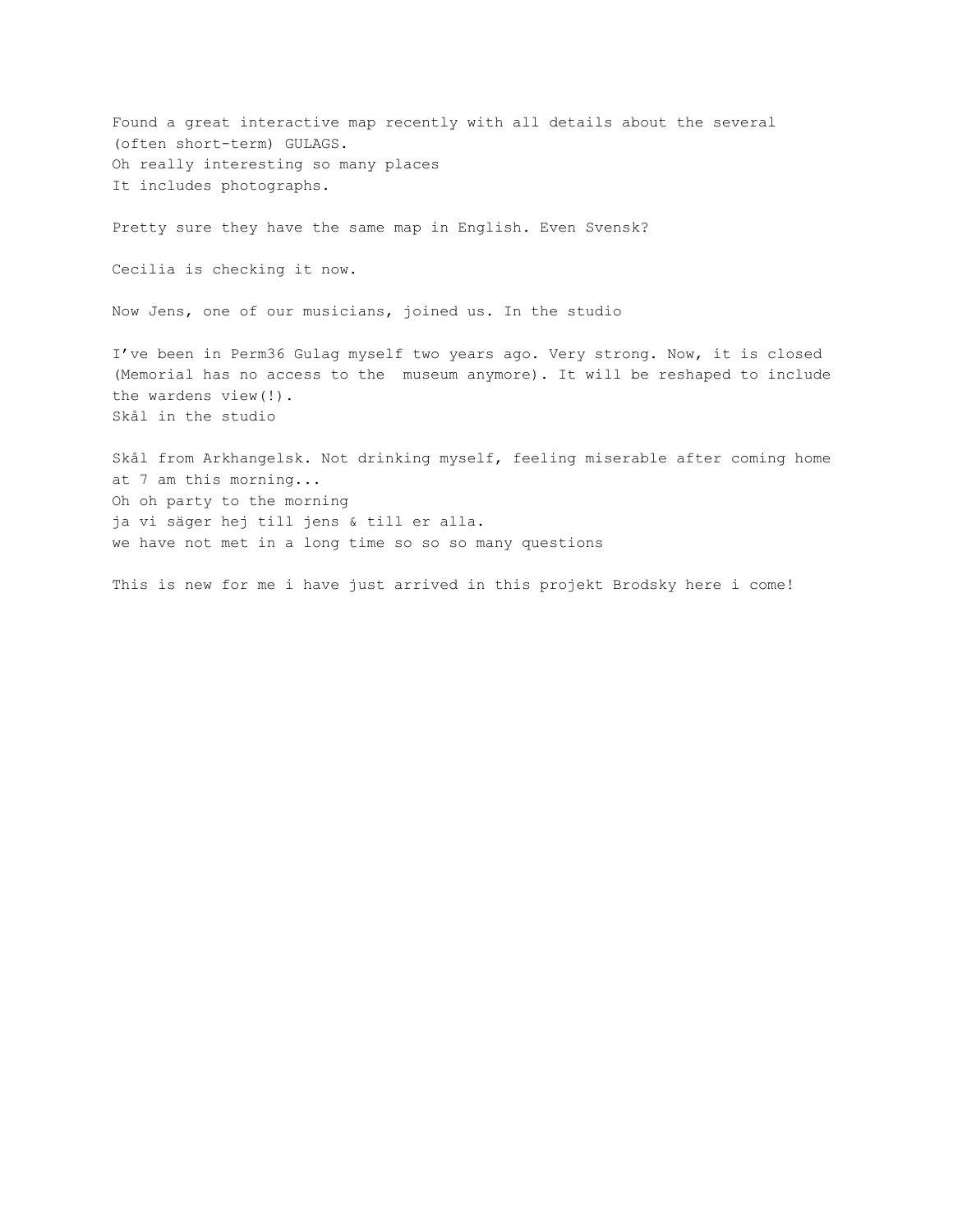

Hej hej this is not Brodsky this is Bronsky Brons

ky-beat.

Viktor? Are you still here? → Was Viktor ever here after 6pm?

We say hallo to Sam!!!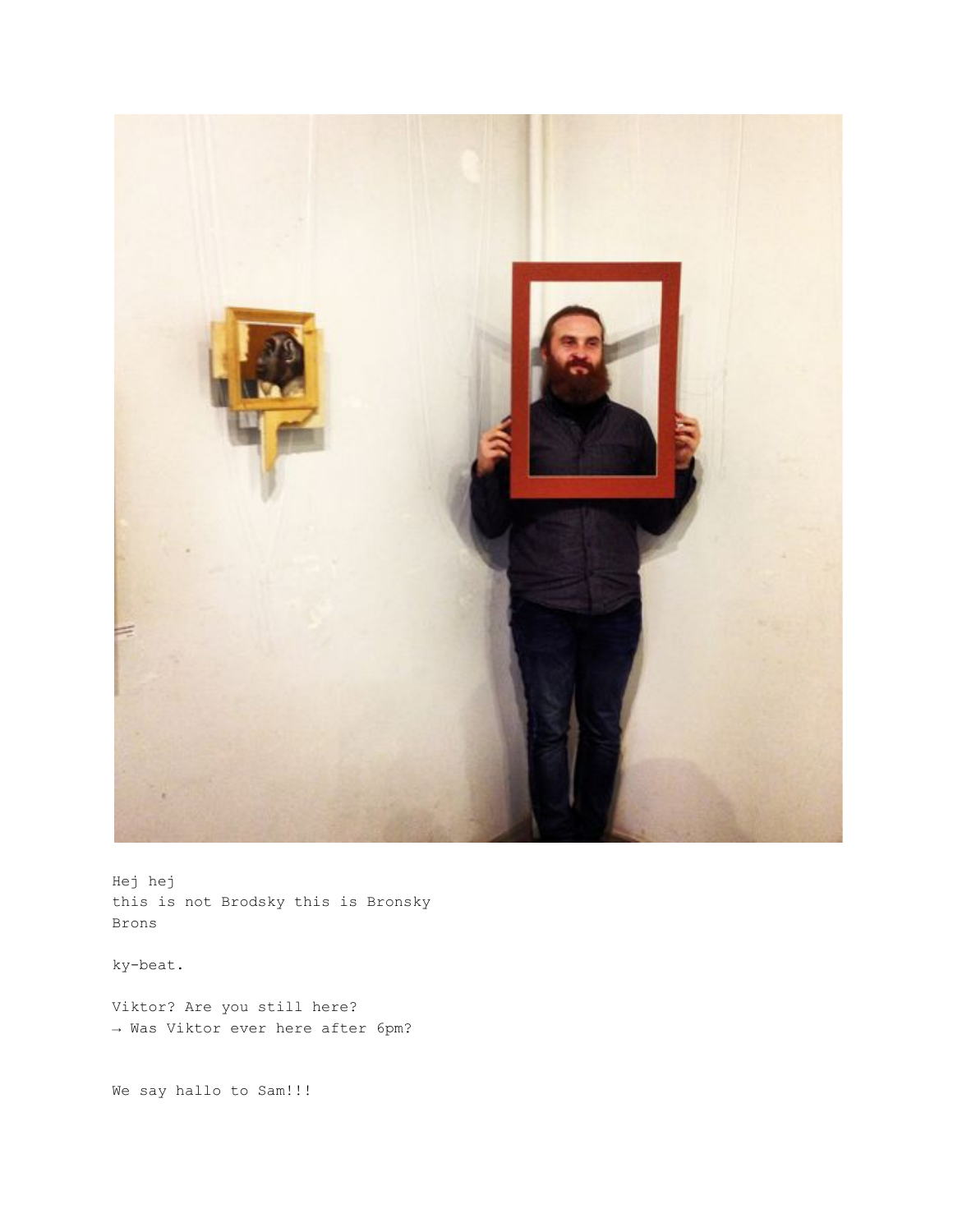Cornelius say Hallo to Sam Hello Sam! Sam lives here in the corner in the studio I hope I made my bed up ok! not too messy… Yes! It look fine (y) Back to Brodsky. Why did you do the dinner? What did his friends tell you about him? It was a replica or a copy of the Nobel Prize dinner in Stockholm 1987. We wanted to share the meal with the people Brodsky met in Norinskaya 1964-65 What did you tell these friends of Brodsky? About your intentions? Have not study yet. I need to go to the tree. I say: Hallo Tree! And Yulia? Are you out there somewhere? Yulia has to watch her favorite TV show. She is tired... What? What is her favorite TV-show? It is called "I want to go to Milaze". It is some idotic music casting show and Milaze a Georgian music producer or sth. Khochu k Milaze! VENIZE! NEXT SUMMER! THIS SUMMER! WE HAVE A DATE! WITH JOSEPH! : hallo Joseph! Georgian music producer sounds fun and interesting -> it is a nightmare. & gamelang ? I LOVE! in the middle of the jungle we have to go there. We met the doctor!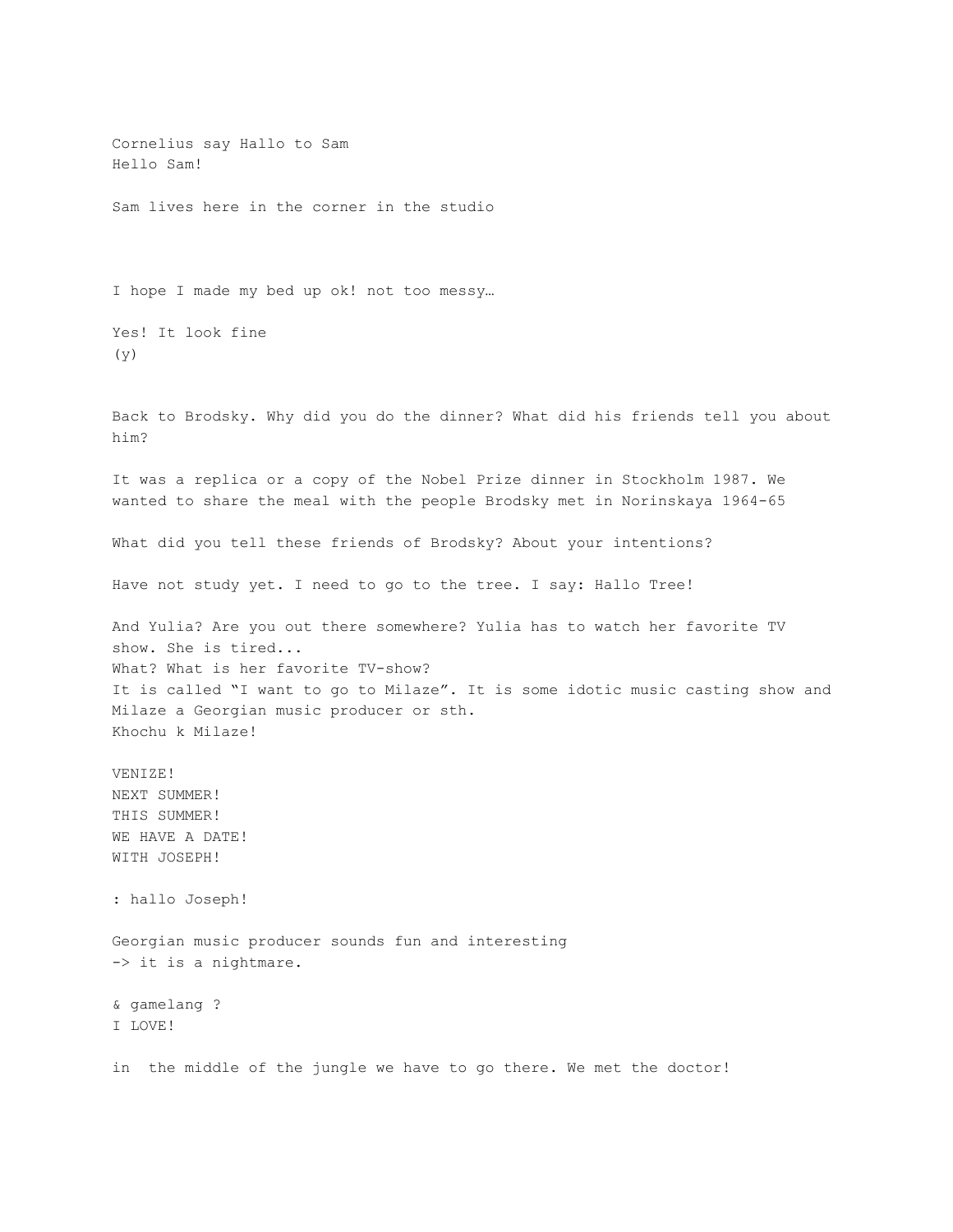Viktor!!!!! Hallo

Just letting you know, screenrecording is running again after severe breakdown of my Mac ;-) funny to see the multiple cursors chasing one another! ™

#### **YES!**

Hi Timo! Yay! Hallo Timo!

Sam are you here!!! Hej hej!!!! - Sam

**Would Brodsky have liked today's Tokyo? Would Brodsky have liked today's Norinskaya? Would Brodsky have liked today's Konosha? Would Brodsky have liked today's Russia?**

**Would Norinskaya change Brodsky in any way close today as he had according to** *everyone* **we were talking to? From the big city boy to a real man?**

**This Brodsky of tonight, is that someone that we are creating together during this late breakfast?**

**Susanne, I had the same thought. I think, and that's why I/we keep calling him Brodsky, it is a very abstract thing we talk about. Brodsky in Norinskaya. The Russian village, where every building is made from wood and where everything disappears. Like the people they knew him personally. From facts and first hand memories to hearsay and myths. Our Brodsky is as much as we want him to be. That's also what they do in Norinskaya/Konosha. They create their Brodsky to their needs.**

**Do you prefer a Brodsky-guy or more a Iossif-guy. In colloquial Russian, we might call him Alexandrovich. I don't think he would appreciate that though. But that's what I did with Oleg last night, calling him Vladimirovich all the time.**

#### **Oleg? Vladimirovich? Eh?**

**→ That's pretty much the sound of that. Oleg's dad's name is Vladimir, that's why it is Oleg Vladimirovich. Very formal.**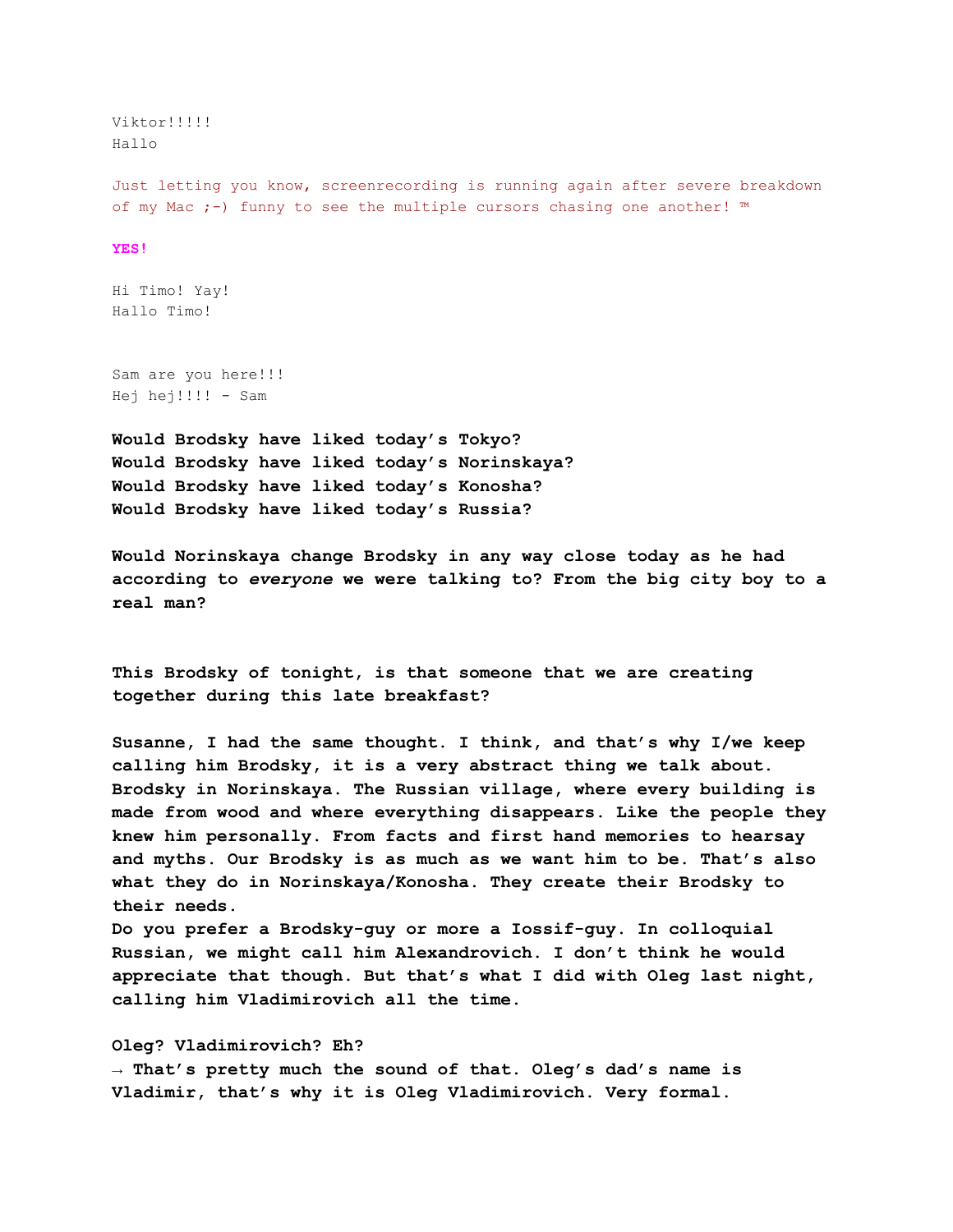**I think I prefer the Brodsky-guy,or -girl? Why not, if we are inventing him-her-it? No. That was no fun. Lets stay with the Brodsky.**

```
Ok the he-she-it-Brodsky
thing/character/figure/dissident/hero/enemy/forced-to-be-cosmopolit
```
**I feel lost. I think I might be lost in some city I not sure in which city I am**

**We are going to the island. We are looking for the truth. Hallo truth!**

**Hallo Island!**

**omg toooooo much to read**

**Heisan alle sammen!**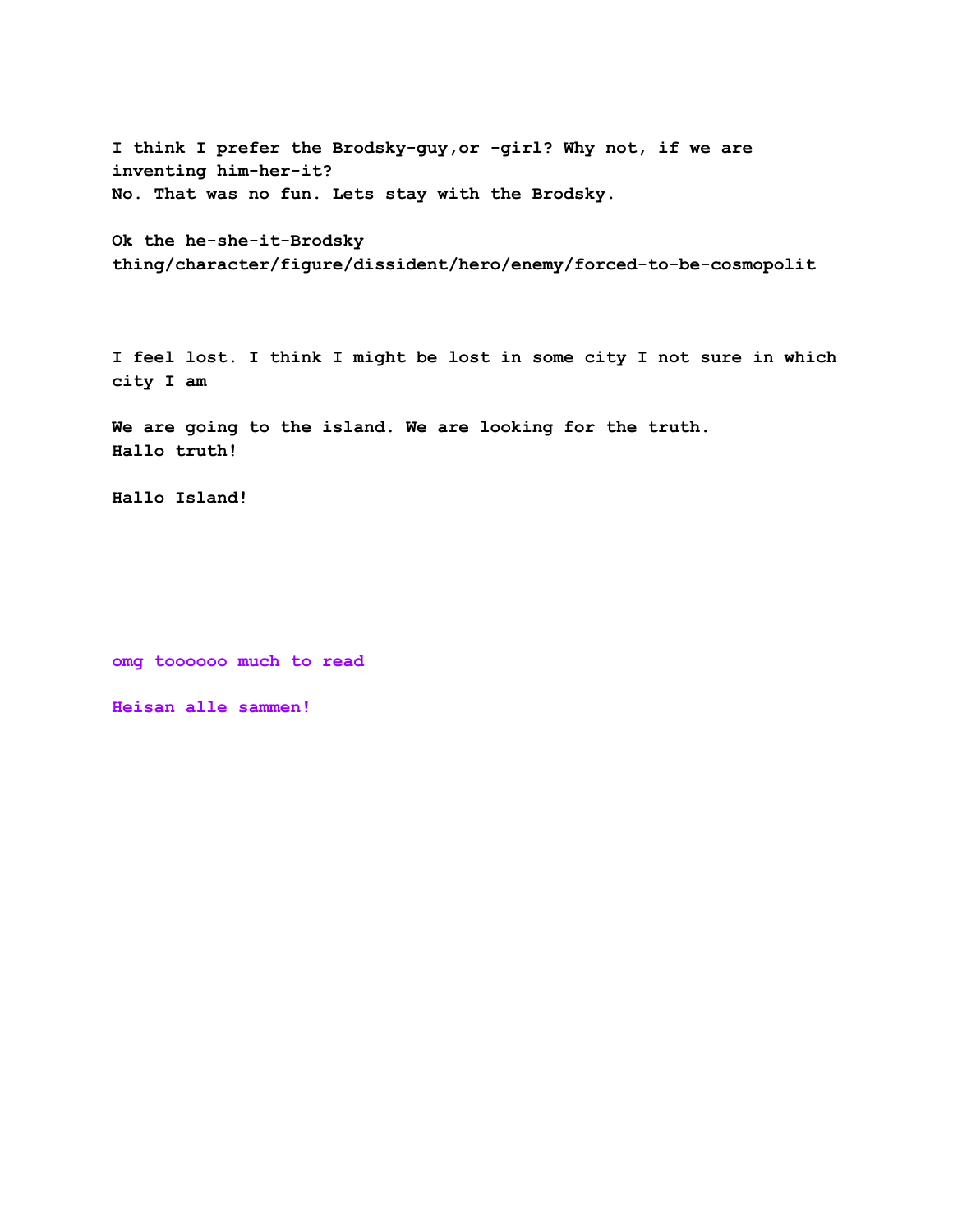**Greetings from Severodvinsk!**



**Is this the submarine who where in Stockholm=? PLEASE tell us ! We are confused !**

### **Noo**

**This one is bigger than two football fields, not enough place in stockholm bay it´s defenetly grounded.. maybe it´s the 80´s edition?**

**Now johanna is here she just pop by before going to Kaliningrad We don't know what she is doing but she is leaving at midnight Kaliningrad is wonderful.**

**Skål for Brodsky again**

**couldn't say so**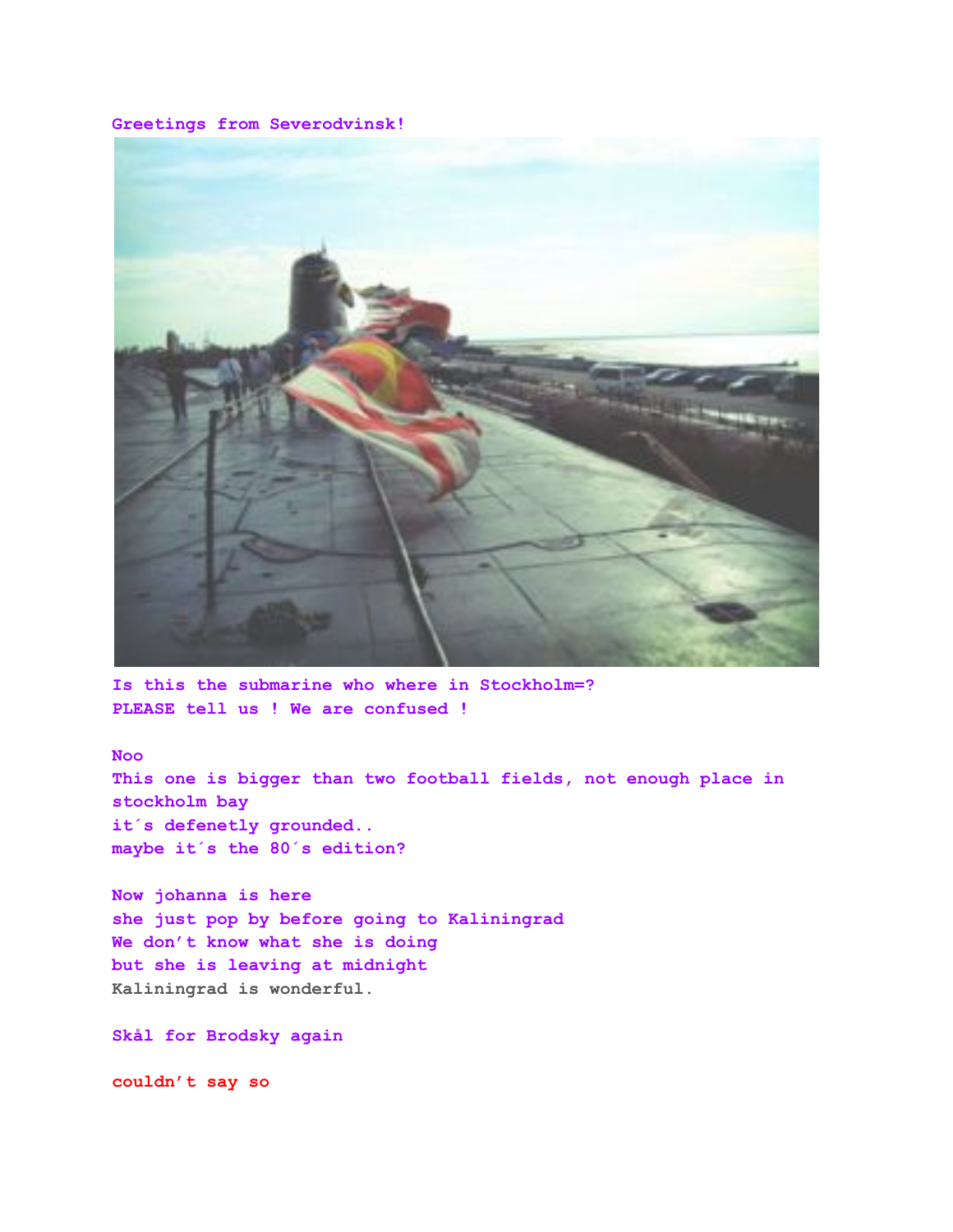## **aha**

**It might have been to obvious even for the swedish military Aha**

**Everybody have different colours**

**Viktor!!!!!! Privet from Sthlm Just hope in here Don't mind the text**

**Now Åsa is asking for a dead line.**

**SO NO. WE ARE CONTINUING: Åsa is still calling for a deadline, but we dont seem to want to stop, The Brodsky is ACCELERATING!!!! OUT OF CONTROL!!I'M LOST!??????? I'm not**

**Now im in control again, H oh oh oh. → very, very good. No one can stop Iossif from Leningrad! Not even Aleksandr, his father.**

**Dont hate us, Brodsky. We are only trying, so very hard. Suddenly we are in such a hurry. Åsa says strange things. That we will meet Joseph this summer. I dont know. Well... 3d projection of Brodsky?**

**No. The real one. Hm.. I think this might be what she says. I think the red bird might have called her. The one from Archangelsk.**

**I think he wouldn't. Has no reason. Should hate the man from Severodvinsk who went to regional court because the local Konosha administration is giving the dissident Brodsky a memorial site(museum). And not for this completely irrelevant author from… Interesting. I didn't know HEY I'M NOT ÅSA. → who is ÅSA?! The woman you were dancing with in the wood**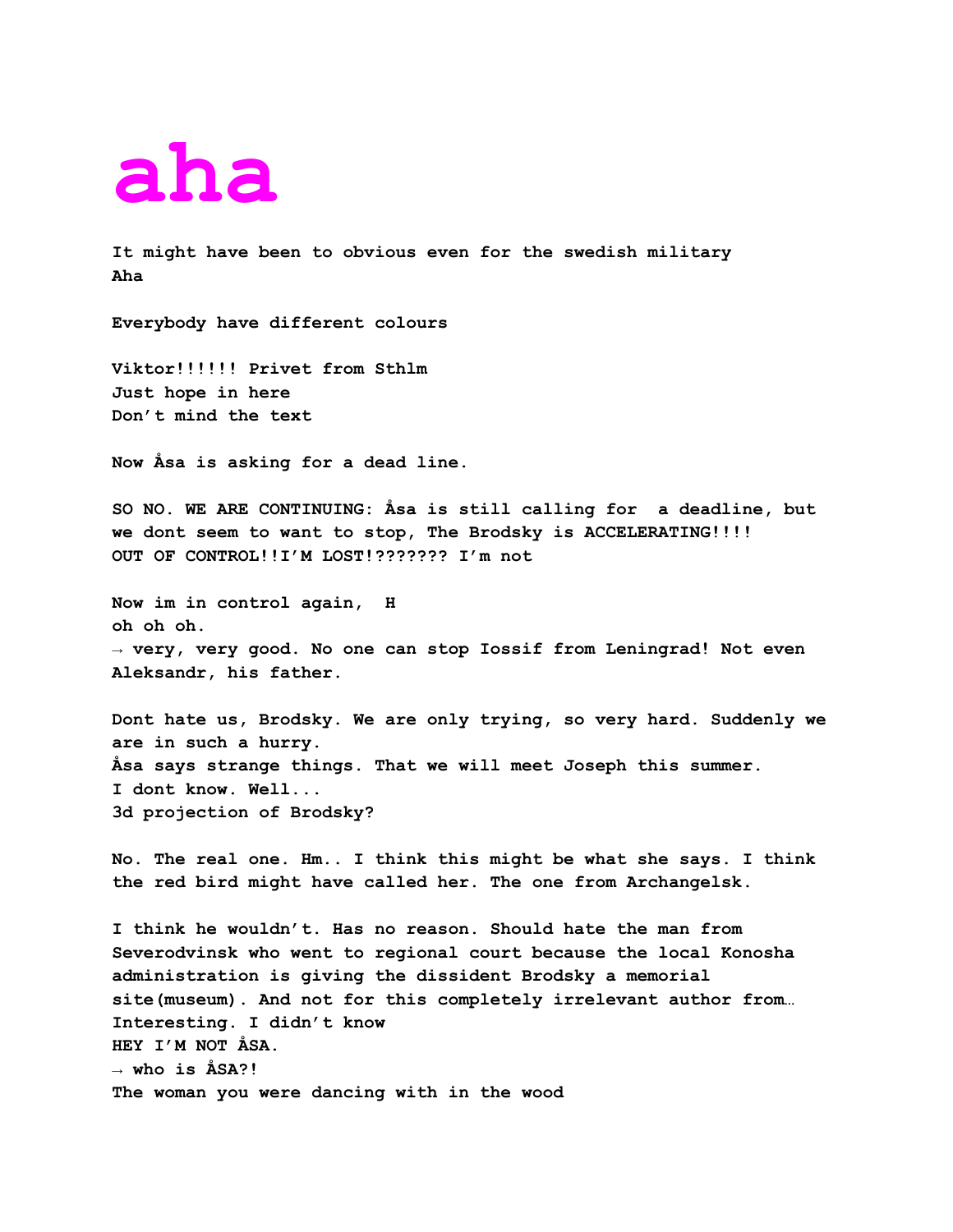# **Bye bye bye**

## **over now**

## **talk is soon**

### **I see you very clearly as well! I'm off for Kaliningrad soon. My flight is at midnight sometime. We think the**

**This was in Petersburg. In a strange empty castle. The actors house. I remember. I was not allowing to spend money I don't own nor account for. Now I'm sorry for not having the red crane bird. I remember Cash. Bye Bye. This is Johanna writing. Hallo J! I can see you clearly I wish I was ÅSA.**

**The red bird. Åsa. The one you had no budget for. Remember. Later she told me how to make rockets of Folio.**

**In early childhood Brodsky survived the Siege of Leningrad.**

**Malinka. Raspberry**

**→ OMG. Lovely memories. The smell of the forest. And the smell of the fire.**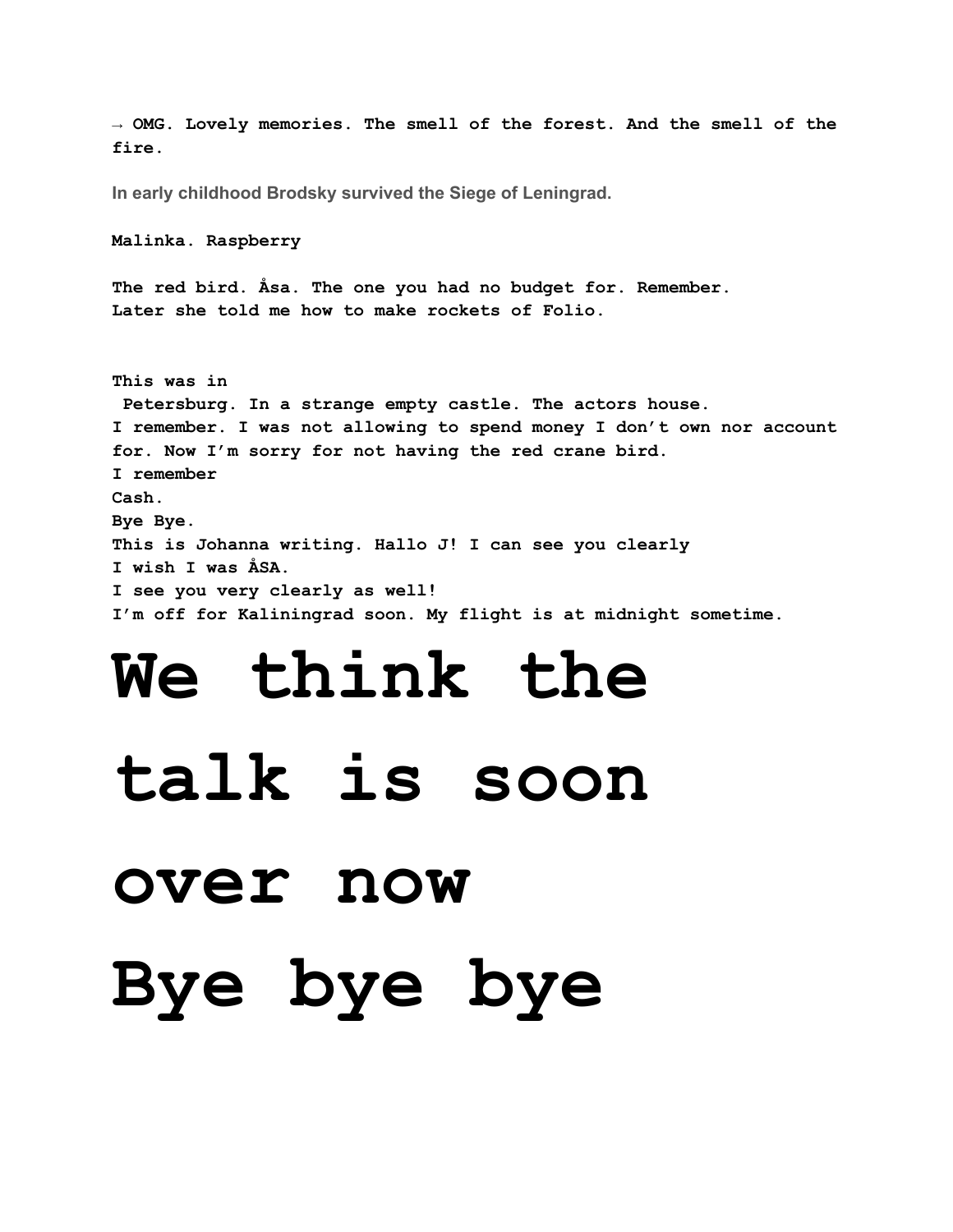

**But be quite honest I still did not quite get what we are working to. Like, what result. Tokyo, art+breakfast, Brodsky. All I have here... Cornelius, not me as well. I about to be out of the picture**

**ohohohoooo Brodsky, where are you? Do you hate us by now? Dont hate us.**

**So Im here now. He say we must be close so we are all in the picture**

**What do we say to that? What Brodsky did we end up with? Who? The snow?**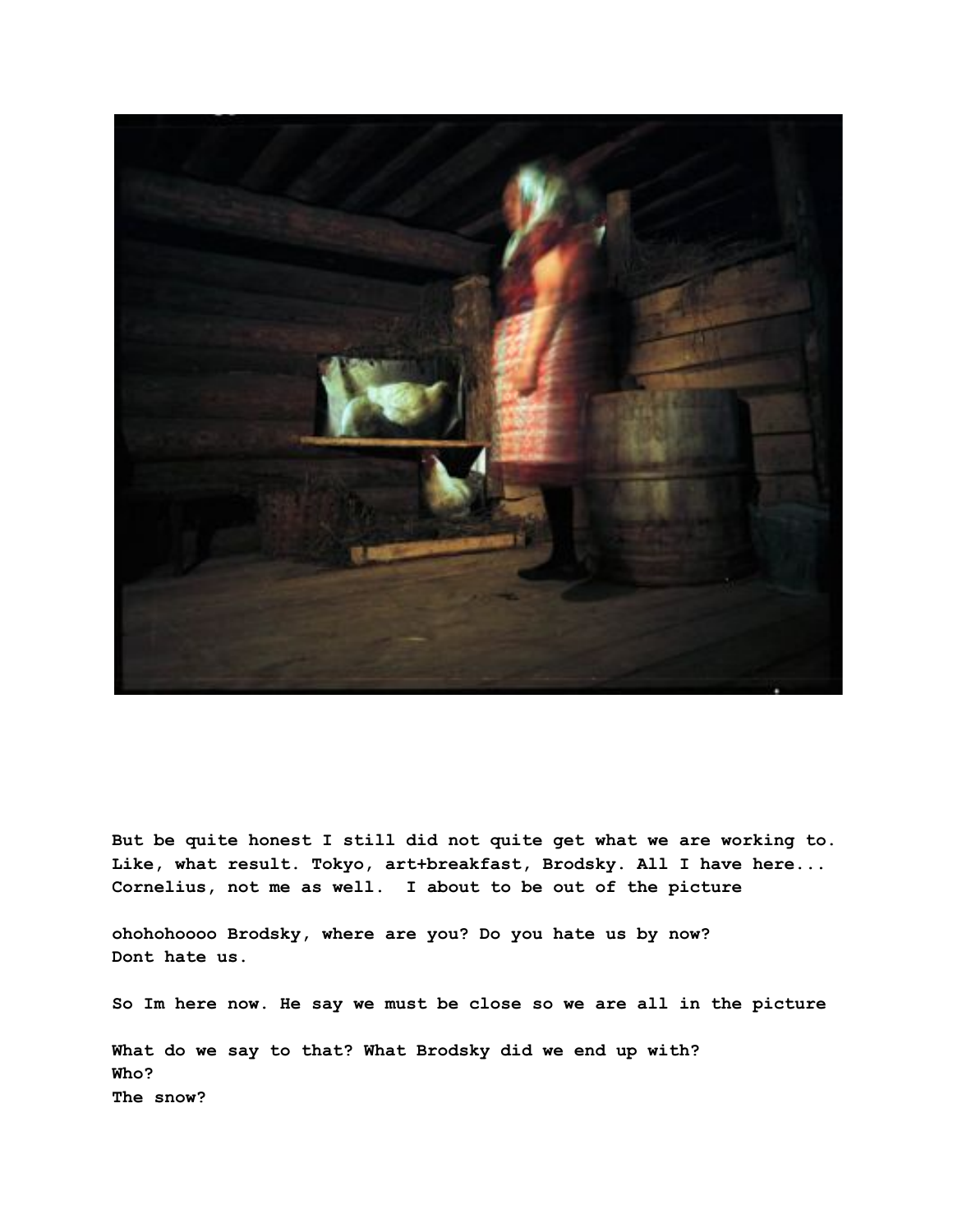**In Venice? In Tokyo? Someone? The ice cube or in the snow and the dark dark forests.**

**The pancakes the nobel prize dinner After dinner it will soon be breakfast again. I think we are going to say hallo soon Food, is that were we are now? Brodsky, the dinner-eater?**

**The forced-to-be-cosmopolit Brodsky. Venice new york. stockholm Weltbürger Brodsky missing the Russian village and his Leningrad.**

**Stockholm, Stockholm are calling. Brodsky, I think Brodsky never was in St Petersburg just Leningrad**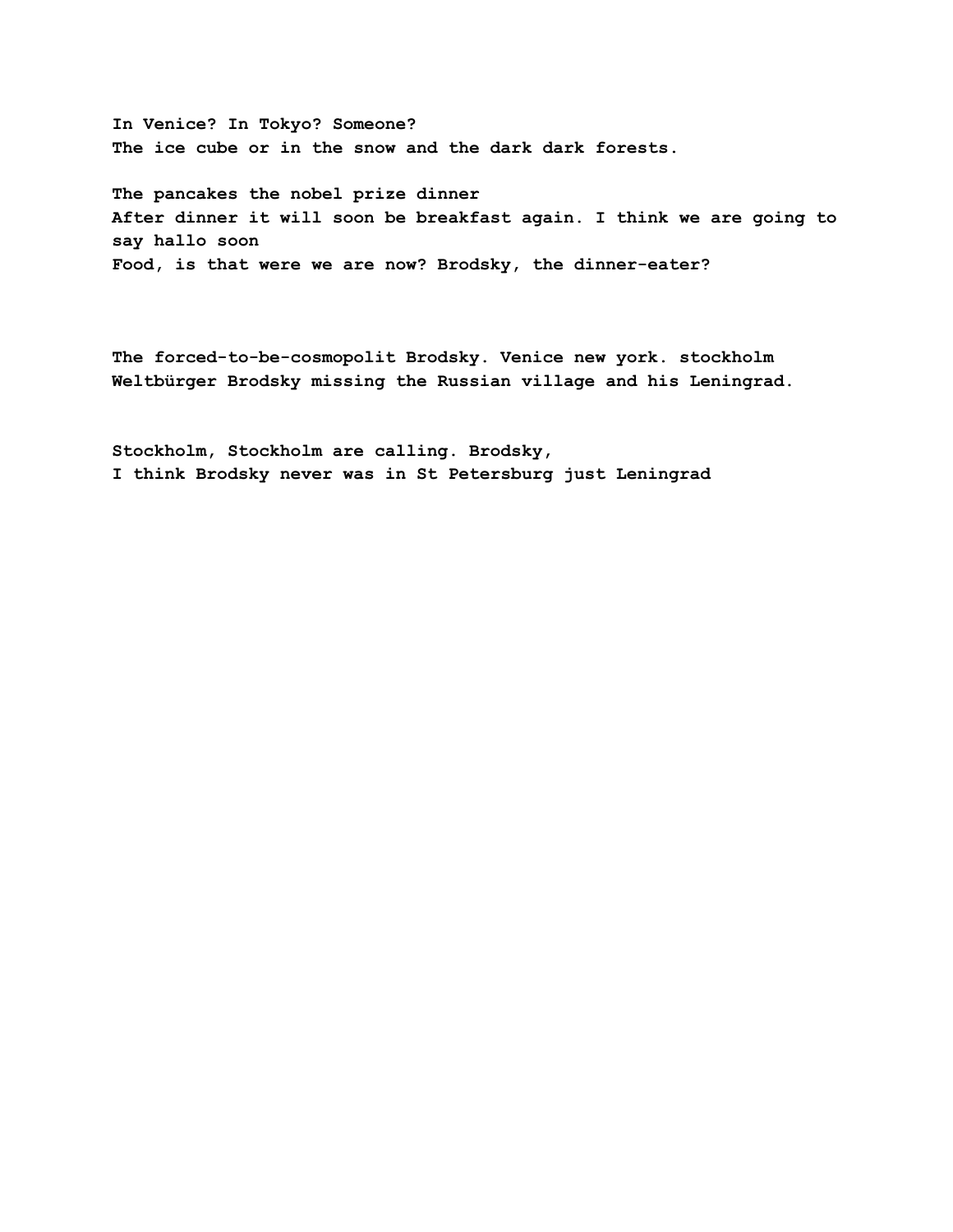

### **who is joseph ?**

**he is not in the picture. just Oleg, me and Slava. Maybe someone in Shenkursk is namned Joseph**

**aha. I don't know anything!!!! JOSEPH?+**